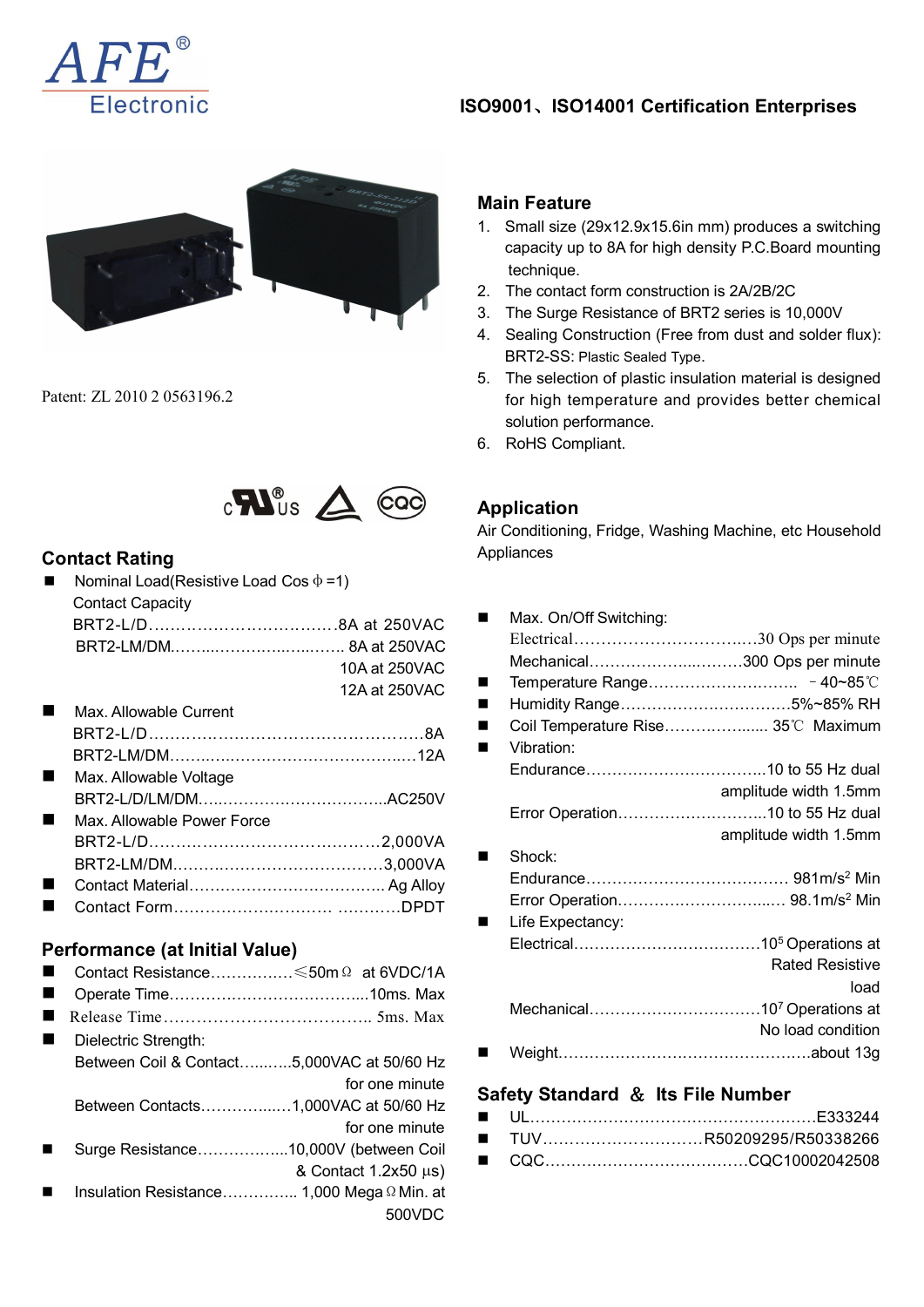

| AFE®                                               |                                                                                   |                                             |                                                     |                             |                                            |                           |                                       |
|----------------------------------------------------|-----------------------------------------------------------------------------------|---------------------------------------------|-----------------------------------------------------|-----------------------------|--------------------------------------------|---------------------------|---------------------------------------|
| <b>Electronic</b><br>Coil Specification (at 20 °C) |                                                                                   |                                             |                                                     |                             | ISO9001、ISO14001 Certification Enterprises |                           |                                       |
| <b>Coil Sensitivity</b>                            | Nominal<br>Voltage<br>$(VD\breve{C})$                                             | Nominal Current<br>(mA)                     | Coil<br>Resistance<br>$(\Omega \pm 8\%)$            | Power<br>Consumption<br>(W) | Pull-In Voltage<br>(VDC)                   | Drop-Out<br>Voltage (VDC) | Maximum<br>Allowable Voltage<br>(VDC) |
| BRT2-D<br>BRT2-DM                                  | 5<br>$\overline{6}$<br>$\overline{9}$<br>$\overline{12}$<br>$\overline{24}$<br>48 | 80.6<br>66.7<br>44.6<br>33.3<br>16.7<br>8.7 | 62<br>$\overline{90}$<br>202<br>360<br>1440<br>5520 | Abt. 0.4                    | 75%<br>Maximum                             | 10%<br>Minimum            | 130%                                  |



## **Classificatio**

|                         |                                     |               |                  | Number of Pole: 2: Two Pole              |
|-------------------------|-------------------------------------|---------------|------------------|------------------------------------------|
|                         |                                     |               |                  | Type of Sealing: SS: Plastic Sealed Type |
|                         |                                     |               |                  | Type: BRT2                               |
| <b>Classificatio</b>    |                                     |               |                  |                                          |
| Model                   |                                     |               | BRT <sub>2</sub> |                                          |
|                         | Standard DC Coil                    |               |                  | <b>High Sensitivity DC Coil</b>          |
| <b>Coil Sensitivity</b> | 2C                                  | 2A            | 2C               | 2A                                       |
| Plastic Sealed Type     | BRT2-SS-2 $\square \square \square$ | BRT2-SS-2□□DM | BRT2-SS-200L     | BRT2-SS-2□□LM                            |
| <b>Dimension</b>        | 29                                  | 12.9          | 2C               |                                          |

## **Dimension**



 $\overline{\phantom{a}}$ 





 $\begin{bmatrix} 0.5 \\ 1 \end{bmatrix}$   $\begin{bmatrix} 1 \\ 1 \end{bmatrix}$  1





Dimension Tolerance:  $< 1$ mm:  $\pm 0.2$ mm  $1--5mm:±0.3mm$ <br>> 5mm:  $±0.5mm$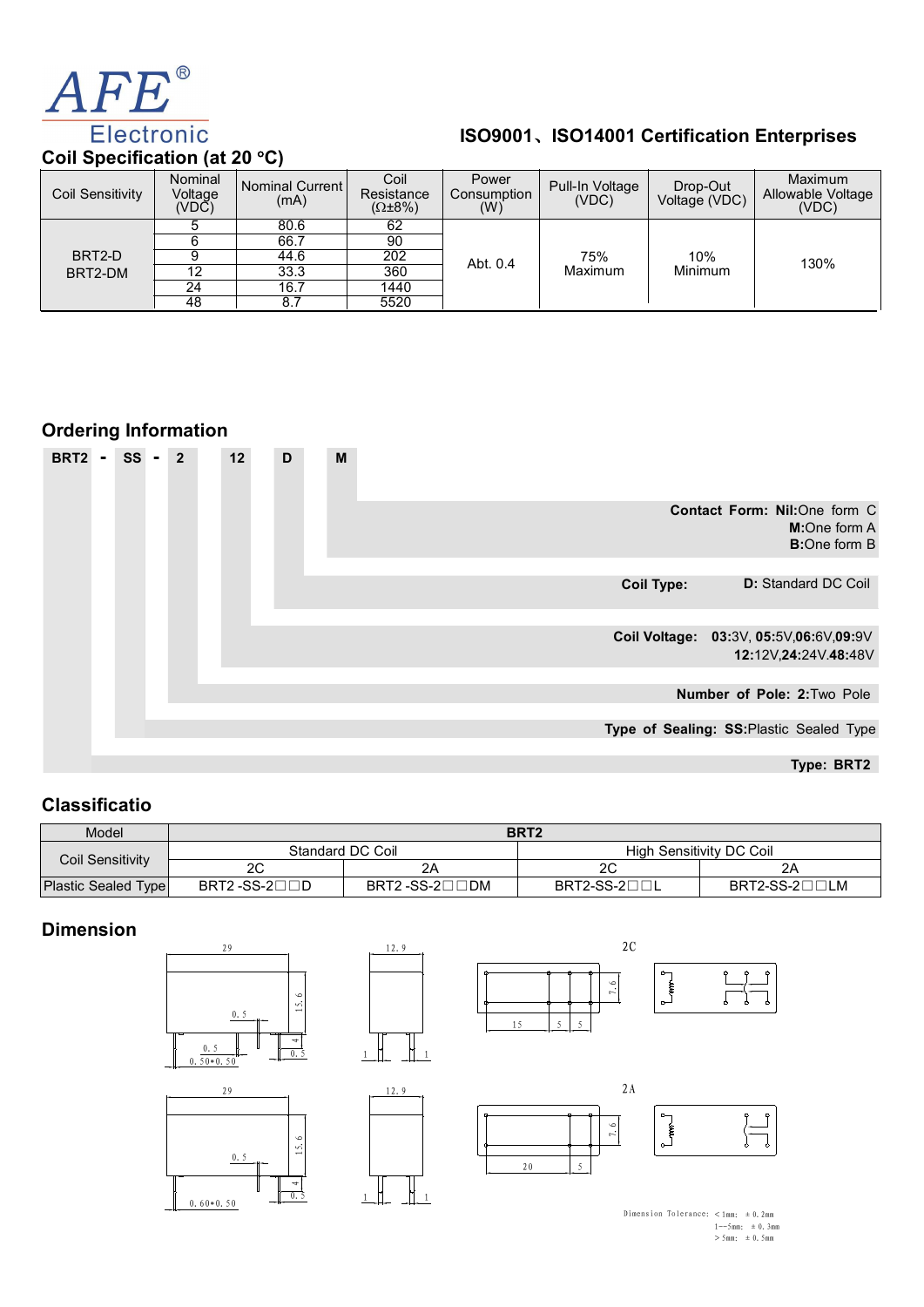



Patent: ZL 2010 2 0563196.2

## **ISO9001**、**ISO14001 Certification Enterprises**

#### **Main Feature**

- 1. Small size (29x12.9x15.6 in mm) produces a switching capacity up to 8A for high density P.C.Board mounting technique.
- 2. The contact form construction is 2A/2C
- 3. The Surge Resistance of BRT2 series is 10,000V
- 4. Sealing Construction (Free from dust and solder flux): BRT2-SS: Plastic Sealed Type.
- 5. The selection of plastic insulation material is designed for high temperature and provides better chemical solution performance.
- 6. RoHS Compliant.

### **Application**

Air Conditioning, Fridge, Washing Machine, etc Household Appliances

## **Contact Rating**

| Nominal Load(Resistive Load Cos $\Phi = 1$ ) |  |  |  |  |
|----------------------------------------------|--|--|--|--|
| <b>Contact Capacity</b>                      |  |  |  |  |
|                                              |  |  |  |  |
| 8A at 30VDC                                  |  |  |  |  |
| Max. Allowable Current                       |  |  |  |  |
|                                              |  |  |  |  |
| Max. Allowable Voltage                       |  |  |  |  |
|                                              |  |  |  |  |
| Max, Allowable Power Force                   |  |  |  |  |
|                                              |  |  |  |  |
|                                              |  |  |  |  |
| Contact FormDPDT & DPST                      |  |  |  |  |
|                                              |  |  |  |  |

### **Performance (at Initial Value)**

- Contact Resistance………….…≤50mΩ at 6VDC/1A
- Operate Time………………………………...10ms. Max
- Release Time……………………………….. 5ms. Max
- Dielectric Strength: Between Coil & Contact…...…..5,000VAC at 50/60 Hz for one minute Between Contacts…………...…1,000VAC at 50/60 Hz for one minute Surge Resistance……………...10,000V (between Coil & Contact 1.2x50 μs)
- Insulation Resistance…………... 1,000 MegaΩMin. at 500VDC

| Max. On/Off Switching:             |                        |
|------------------------------------|------------------------|
|                                    |                        |
| Mechanical300 Ops per minute       |                        |
|                                    |                        |
| Humidity Range5%~85% RH            |                        |
| Coil Temperature Rise 35°C Maximum |                        |
| Vibration:                         |                        |
|                                    |                        |
|                                    | amplitude width 1.5mm  |
| Error Operation10 to 55 Hz dual    |                        |
|                                    | amplitude width 1.5mm  |
| Shock:                             |                        |
|                                    |                        |
|                                    |                        |
| Life Expectancy:                   |                        |
|                                    |                        |
|                                    | <b>Rated Resistive</b> |
|                                    | load                   |
|                                    |                        |
|                                    | No load condition      |
|                                    |                        |

### **Safety Standard** & **Its File Number**